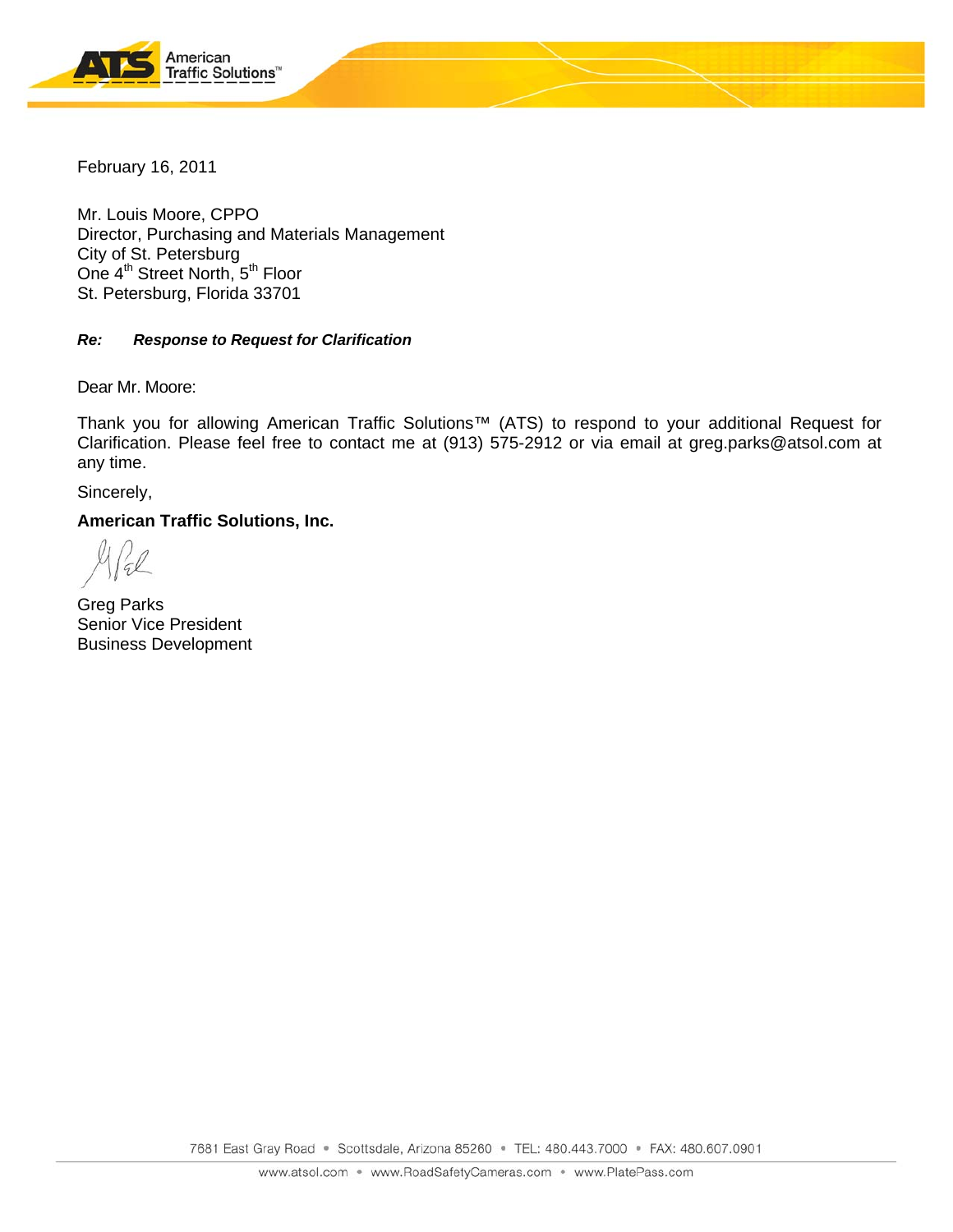

# **Traffic Infraction Detector Program**

**Response to Request for Clarification** 

**February 16, 2011** 



American Traffic Solutions 7681 East Gray Road Scottsdale, Arizona 85260

- 480.443.7000
- 480.607.0901
- **(\*)** www.atsol.com
- **Www.RoadSafetyCameras.com**